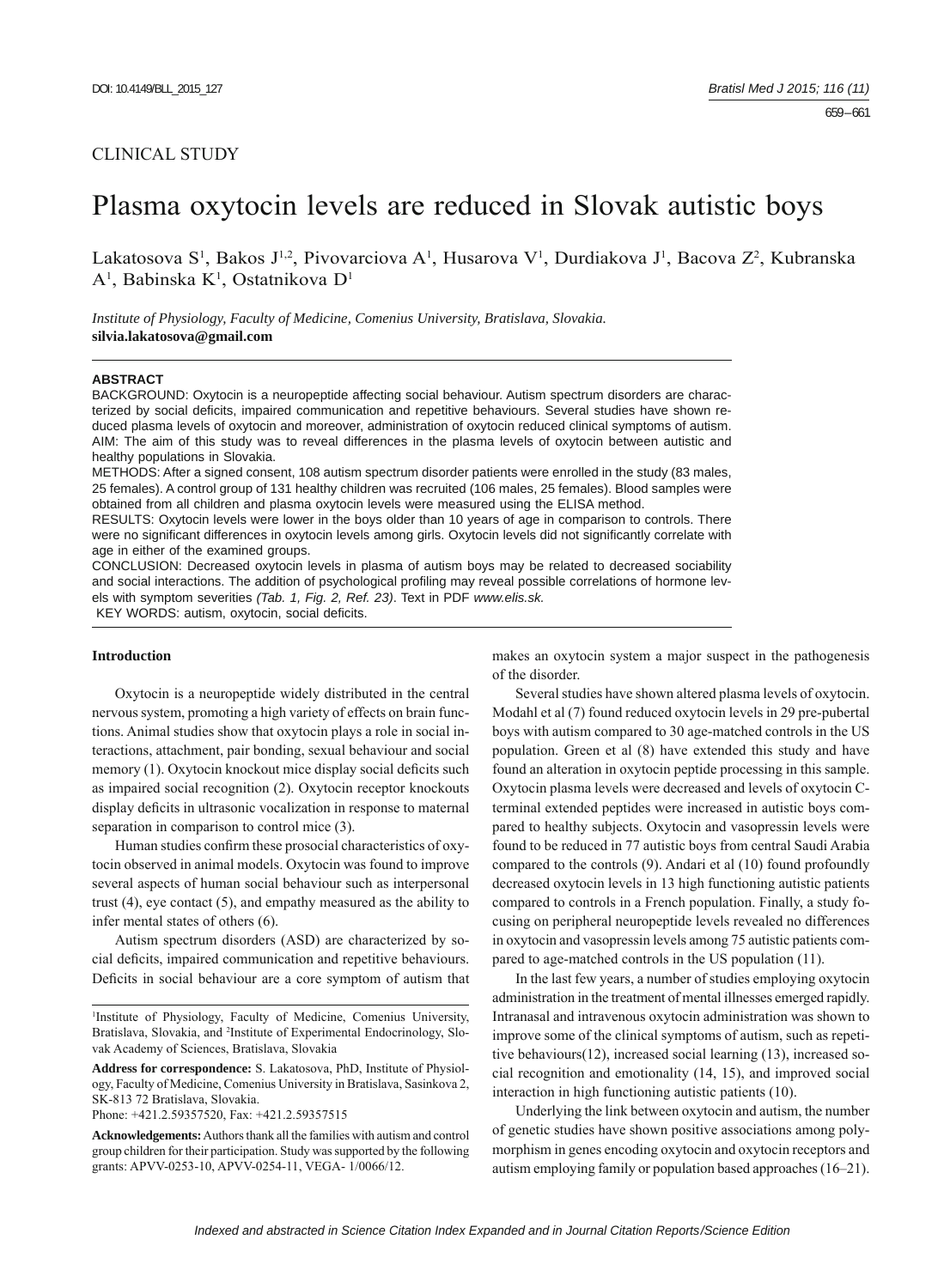659 – 661

|  |  |  | Tab. 1. Plasma oxytocin levels in all examined groups of participants. |  |  |
|--|--|--|------------------------------------------------------------------------|--|--|
|  |  |  |                                                                        |  |  |

|             | Plasma oxytocin in boys                        | p value |
|-------------|------------------------------------------------|---------|
| <b>ASD</b>  | $208.1 \pm 26.68$ pg/mL; n=80                  | 0.0248  |
| <b>CTRL</b> | $281.7\pm19.79$ pg/mL; n=103                   | *       |
|             | Plasma oxytocin in boys $\leq 10$ years of age |         |
| ASD         | $213.1 \pm 30.50$ pg/mL; n=64                  | 0.3512  |
| <b>CTRL</b> | $251.2 \pm 25.65$ pg/mL; n=54                  | ns      |
|             | Plasma oxytocin in boys $> 10$ years of age    |         |
| <b>ASD</b>  | $188.4 \pm 55.49$ pg/mL; n=16                  | 0.0428  |
| <b>CTRL</b> | $315.4 \pm 30.07$ pg/mL; n=49                  | *       |
|             | Plasma oxytocin in girls                       |         |
| <b>ASD</b>  | $282.9 \pm 65.10$ pg/mL; n=24                  | 0.5058  |
| <b>CTRL</b> | $340.7 \pm 56.95$ pg/mL; n=25                  | ns      |

Levels are expressed as the mean  $\pm$  SEM. n = number of participants in appropriate groups,  $ns = nonsignificant$ , p value statistics – unpaired t test.

The aim of the present study was to reveal differences in the plasma levels of oxytocin among autistic and healthy population in Slovakia.

#### **Methods**

The study was approved by the Ethical Committee at Faculty of Medicine, Comenius University in Bratislava.

After acquiring an informed consent, 108 autistic patients were enrolled into the study (83 males, 25 females). Boys were aged from: 2 years to 22 years (mean age  $7 \pm 5$  years) and girls were aged from 2 to 22 years (mean age  $7 \pm 6$  years). 131 healthy children (106 males, 25 females) were recruited as a control group. Boys in the control group were aged from 2 to 20 years (mean age  $11 \pm 6$  years) and girls in the control group were aged from 2 to 25 years (mean age  $10 \pm 8$  years). The diagnosis of childhood autism



Fig. 1. A. Plasma oxytocin levels in boys. Values are expressed as the **mean ± SEM. B. Plasma oxytocin levels in boys divided into groups according to age. Values are expressed as the mean ± SEM.**



**Fig. 2. Plasma oxytocin levels in girls. Values are expressed as the mean ± SEM**

was assessed by a psychiatristand clinical psychologist using the standard protocols (ICD-10, DSM-IV).

Blood samples were obtained from all children and the plasma oxytocin levels were measured using the ELISA method (Enzo Life Sciences). Differences in the oxytocin levels were evaluated using the unpaired t- test. Correlations of the plasma oxytocin levels with age were assessed using the Pearson correlation test.

## **Results**

Children were divided into the groups according to age and gender; boys into the two groups (under 10 years and above 10 years).

The oxytocin levels were lower in the group of all boys, especially in the boys above 10 years of age, in comparison to controls (Tab. 1, Fig. 1). There were no significant differences in oxytocin levels among girls (Tab. 1, Fig. 2). The oxytocin levels did not significantly correlate with age in either of the examined groups. Autistic and control girls had higher oxytocin levels than boys, however, the differences were not significant (data not shown).

#### **Discussion**

In the present study, we have found decreased plasma oxytocin levels in boys with the diagnosis of autism in Slovakia compared to age-matched healthy controls. This significant difference emerged mostly due to reduced oxytocin levels in boys above ten years of age. However, we have not found any correlations of the oxytocin levels with age in any of the groups examined. Our results confirm results of the previous studies, which have found reduced plasma oxytocin levels in autistic boys (7–10).

Reduced oxytocin levels may explain profound social deficits, a core symptom of autism. However, peripheral peptide levels can hardly reflect brain oxytocin levels, expression, distribution and binding affinities of oxytocin receptors in the brain, which may be crucial for promoting prosocial effects of the oxytocin.

Reduction of the oxytocin levels may be due to lower oxytocin expression determined genetically. Other possibilities involve changes in enzymes involved in oxytocin synthesis or metabolism of oxytocin, which may be relevant in ASD pathogenesis (22).

We have found no differences in oxytocin levels in girls, possibly due to relatively small sample size. Girls had higher levels